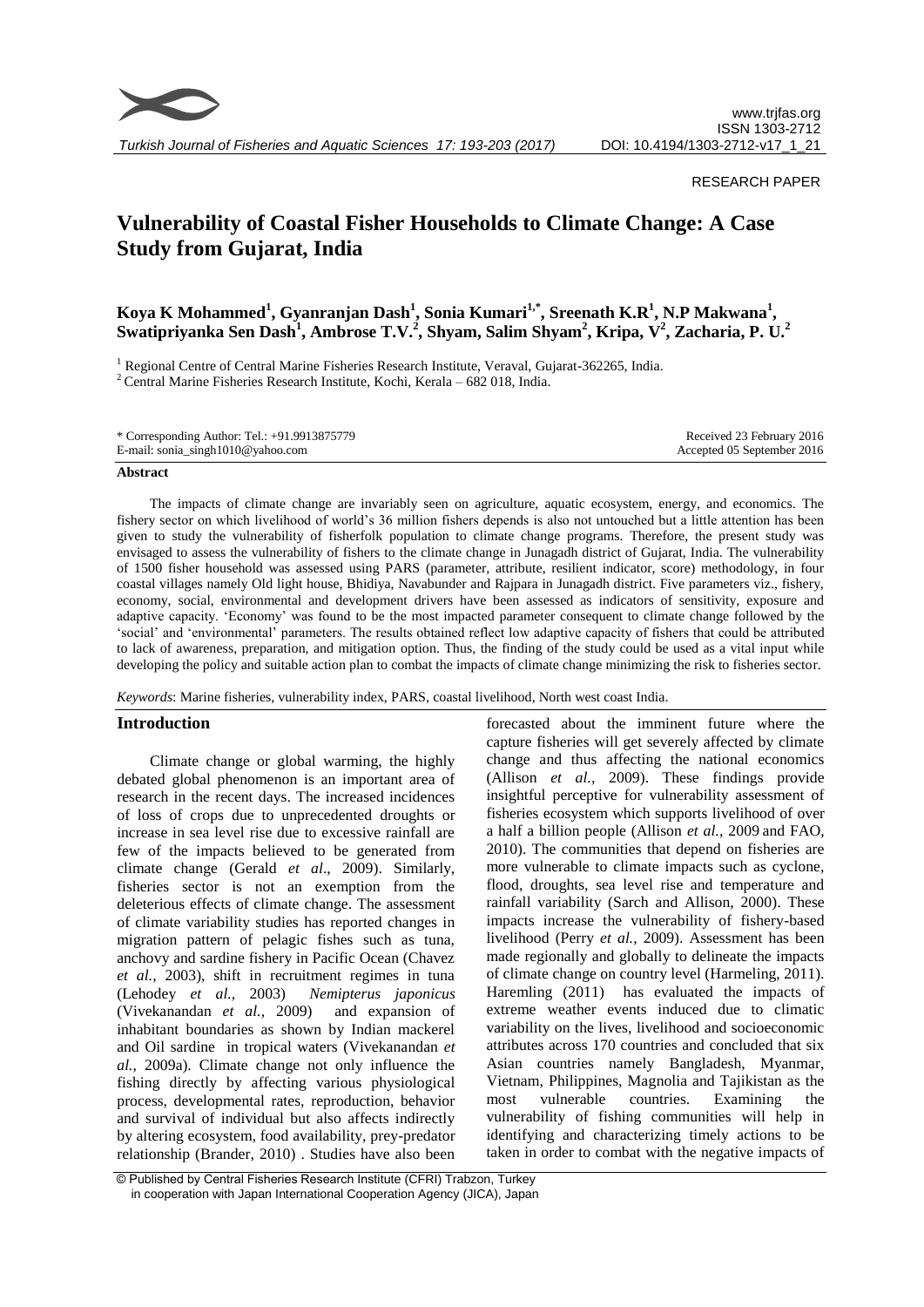climate change, and will help in successful implementation of various climate resilient policy by raising awareness, mitigation, and adaptation options.

India, the second largest producer of fish is contributing about 5.43% of the global fish production and ranks second in aquaculture, thus providing livelihood of 14 million people in the country (Das *et al.,* 2014). Impacts of climate change on Indian fisheries have been reported in the earlier studies (Vivekanandan, 2009, Vivekanandan, 2009a, Salagrama, 2012). However, vulnerability assessment at the local scale focusing the impact of climate change on small-scale fishers of the tropical region is lacking. Studies carried out by Das *et al.* (2014) assess the vulnerability of inland fisheries, whereas Patnaik and Narayanan (2005) and Shyam *et al*. (2014) assessed the vulnerability of coastal fishers.

Gujarat, with a coastline of 1600 km, ranks first in the marine fisheries production with an estimated landing of 7.12 lakh tons (CMFRI, 2015). With a dependency of 59889 families (Srinath *et al.* 2007) on fish and fishery based industries, coastal communities of Gujarat are more prone to suffer from the adverse effects of climate change. However, there has been no study until date, which deals with delineating the vulnerability of these coastal communities to climate change. Therefore, the present study was conducted in Gujarat to assess the important drivers of vulnerability for the fishery based livelihood in the coastal communities. Index based approached was adopted to address the socio-economic status of the communities in the purview of the impact of climate change. The impacts of climate change were evaluated based on the environmental, agricultural, demographical and infrastructural changes. The findings of the present study will provide necessary information in understanding the level of preparedness of the community to cope with the impact of climate change and also in developing appropriate mitigation strategy for fishermen welfare.

#### **Materials and Methods**

# **Study Site Selection and Data Collection**

The present study was conducted using Gujarat as a model maritime state due to its significant contribution in the fisheries related activities. Gujarat with its longest coastline of about 1600 km and broadest continental self area of 1, 64,000 sq. km in India is also considered as one of the important centre for fisheries related activities in the entire northwestern Arabain sea. Recently, Gujarat is the highest marine fish producing state of India and contributes nearly 0.7 million tonnes fish catch annually (CMFRI 2014 and 2015). Since it was extremely time intensive, expensive and cumbersome to carry out the survey in entire state a two stage sub-sampling protocol was followed in which 12 coastal maritime districts were evaluated at the first stage to find out the most vulnerable district. After the finalization of the coastal district, all the coastal villages in the district were evaluated to select a subsample of four coastal villages for the detail study.

Selection of candidate coastal district and villages were carried out by computing the vulnerability index developed by Patnaik and Narayanan (2005). In this method, the possible sources of vulnerability for each of the 12 coastal districts in Gujarat were identified followed by identification of sub-indicators for each source of vulnerability. Average Index (AI) for each source of vulnerability was calculated and then overall vulnerability index (VI) was computed for each of the districts. The district with highest score was selected for the subsampling of coastal villages. The method was repeated for all the coastal villages in the selected district to finalize the four most vulnerable coastal villages.

In the present study, four different parameter i.e., (1) demography, (2) occupation, (3) infrastructure and (4) fishery components were taken into consideration as the sources of vulnerability for the identification of most vulnerable coastal district. The parameters used as sub-indicators for each source of vulnerability are shown in Figure 1. Selection of different coastal villages from the identified district was carried out by constructing the vulnerability index of each village using different parameters as the sources of vulnerability such as socio-economic parameters, numbers of families below poverty line, adult-child ratio, average family size, gender ratio, literacy rate, dependency on fishing activities, craft and gear inventories and participation in cooperatives and ancillary activities. These parameters were obtained as secondary data from the Marine Fisheries Census (2010). The overall vulnerability index was computed using the following formulae

$$
VI = \left[\sum_{i=1}^{n} (AI_i)^{\alpha}\right]^{1/\alpha}
$$

Where,  $VI =$  vulnerability index.  $AI = average$  index for each source of vulnerability,

# n = number of source of vulnerability and  $\alpha$ =n

#### **Definition of Scope and Goal of the Study**

#### **Designing of Coastal Livelihood Vulnerability Index**

The vulnerability index for the selected coastal livelihood was constructed by combining the indices for exposure, sensitivity and adaptive capacity. As described in the previous studies (Vas *et al.,* 2009, Allison *et al.,* 2009, NPCC 2008-09, Allison *et al.,* 2005, Das *et al.,* 2014) the exposure was defined as degree of climate stress upon coastal livelihood due to the long-term changes in climate condition (IPCC, 2001). The parameter used to assess the level of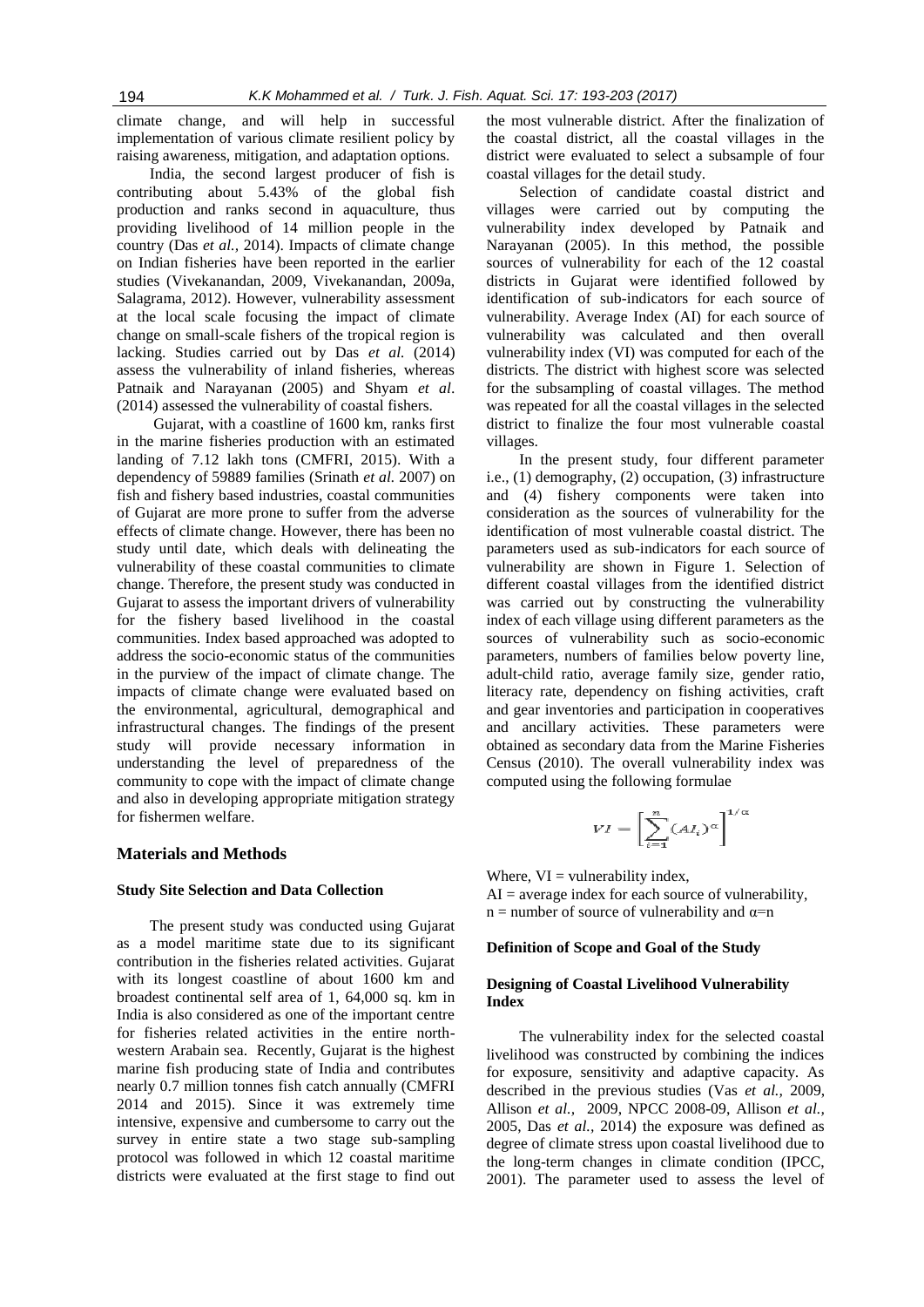exposure of the system was the environment related anomalies, which were assessed using five attributes (Figure 2). Sensitivity was defined as the degree to which the coastal livelihoods would be affected due to the impact of climate change (IPCC, 2001). The sensitivity of the system was measured using fishery and social parameters. The attribute selected to represent the sensitivity due to fishery and social

related issues were shown in Figure 2. The adaptive capacity of the fishery livelihoods is measured the potential of such livelihoods to adjust to climate change or to moderate the potential damage or to take advantage of opportunity or to cope with the consequences (Smit and Pilifosova, 2001). For assessment of adaptive capacity of the coastal livelihoods, economy and development drivers that



**Figure 1.** Framework for assessing the vulnerability of coastal districts.



**Figure 2**. Framework for construction of vulnerability index including parameter and attribute used in PARS methodology.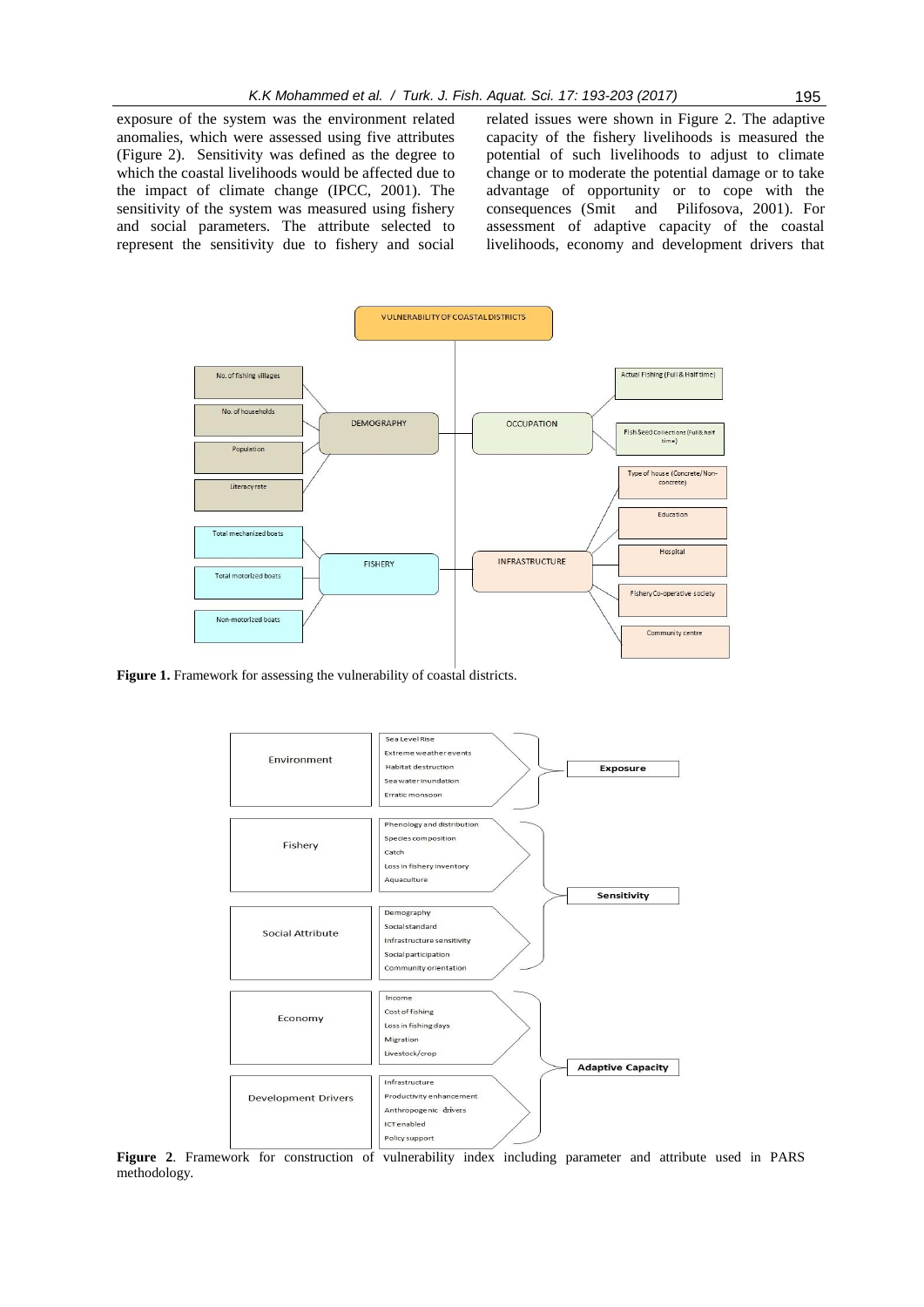influence the fisheries through a range of direct and indirect pathways were considered. The attributes selected to measure economy adaptive capacity and development drivers are shown in Figure 2.

All the above mentioned attributes were used to construct a complex coastal livelihood vulnerability index by following the Relative Weighted Score Index (RWSI) using PARS (Parameter, Attribute, Resilient indicator and Score) methodology (Shyam *et al.,* 2011 and 2014). PARS methodology is a conceptual framework developed for assessing the climate change variability of coastal livelihoods. The PARS methodology provides prioritization and ranking of different parameters as perceived by the fishers. Five resilient indicators were used for each of the attributes, which constituted 125 queries, which were scored by the non-repetitive random interviewing of 1500 fishermen using a set of standard pre-tested, pre-structured questionnaire. The fishers were asked to rank each of the resilient indicator from 1 to 5 indicating the severity with 5 being very high, 4- high, 3- medium, 2- low and 1 negligible/marginal based on their perception. The results obtained through the PARS methodology was analyzed using RBQ formula (Sabarathnam 1998). The analysis was done for 125 statements using the value measured for each statement.

$$
RWSI = \frac{\sum_{n=1}^{\infty} (\mathbf{F}_i \times \mathbf{r}_i)}{Nn} \times 100
$$

Where.  $F_i$ : Frequency of fishers for the i<sup>th</sup> rank of statements

ri : Assigned rank

N: No. of fisher

N: No. of problems identified

#### **Results**

The initial objective of the study was the identification of most vulnerable coastal district. The vulnerability index obtained for different coastal districts using method described by Patnaik and Narayanan (2005) is shown in Table-1. The highest

**Table 1**. Vulnerability index of coastal districts of Gujarat

value was obtained for Junagadh district and hence was selected for the study. The second objective of the study was the identification of coastal villages from the Junagadh district, which have higher vulnerability to the impact of climate change. Junagad district comprises of six taluka having 16 fish landing center spread across 27 fishing villages with a total population 92,076 fishermen. The highest vulnerability index was obtained for Bhidiya fishing village followed by Old lighthouse, Navabunder, Rajpara villages and hence were selected as candidate villages for the present study (Table 2, Figure 3).

Based on the analysis of five parameters across four selected villages, economy was found to be most impacted parameter due to the climate change. Since economy of the fishery sector in the area is an important parameter used to calculate the adaptive capacity of the sector, it indicates that the system is very much susceptible to the possible impacts of climate change. The economy was followed by social parameter, which determines the sensitivity of the area. The degree of exposure of the system to the climate change, that was measured by environment parameter in the present study ranked third among the impacted parameters (Figure 4). However, little variation can be seen at individual village level, thus pointing the fact that each village was susceptible to climatic changes at different degree. The study highlights that the most significant impact of climate change at Old light house, Rajpara and Navabunder was found to be on the economic factor which comprised of attributes like increase in the cost of fuel, crafts and gears and loss due to spoilage and expansion in fishing area. On the other hand, environment formed the most impacted parameter as a result of climate change at Bhidiya, which could be attributed to the high level of pollution caused by factories in the Gujarat Industrial Development Corporation (GIDC) Special Economic Zone (SEZ) in Veraval and transport vessels ferrying goods. The second most important attribute impacted by the climate change in all the villages of study was 'Social parameter' as about 37% of the population was found to be living in areas which are prone to disaster and with minimal healthcare and sanitation facilities

| District   | Demography | Infrastructure | Occupation | Fishery | VI   |
|------------|------------|----------------|------------|---------|------|
| Valsad     | 0.38       | 0.45           | 0.34       | 0.17    | 0.13 |
| Navasari   | 0.24       | 0.27           | 0.26       | 0.05    | 0.08 |
| Surat      | 0.17       | 0.15           | 0.27       | 0.01    | 0.05 |
| Bharuch    | 0.16       | 0.25           | 0.50       | 0.03    | 0.13 |
| Anand      | 0.01       | 0.89           | 0.25       | 0.00    | 0.22 |
| Bhavanagar | 0.14       | 0.36           | 0.15       | 0.01    | 0.09 |
| Amerli     | 0.14       | 0.54           | 0.12       | 0.04    | 0.13 |
| Junagadh   | 0.60       | 1.06           | 0.62       | 1.00    | 0.32 |
| Porbander  | 0.21       | 0.47           | 0.47       | 0.31    | 0.14 |
| Jamnagar   | 0.36       | 0.69           | 0.37       | 0.17    | 0.18 |
| Rajkot     | 0.32       | 0.23           | 0.21       | 0.04    | 0.09 |
| Kutch      | 0.37       | 0.70           | 0.49       | 0.09    | 0.19 |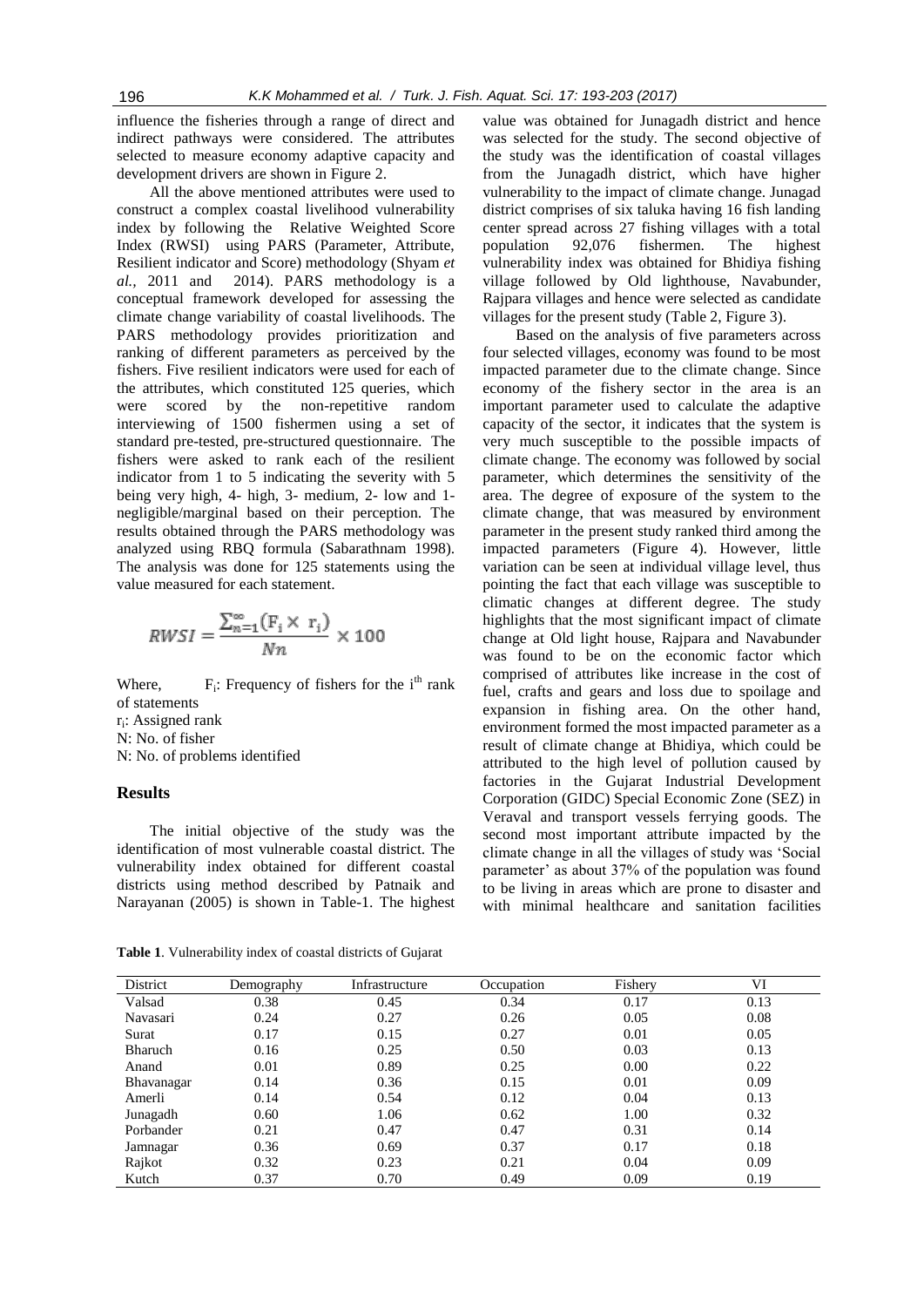|                | Taluk    | Village       | VI       |        | Taluk    | Village       | VI   | Taluk   |     | Village     | VI           |
|----------------|----------|---------------|----------|--------|----------|---------------|------|---------|-----|-------------|--------------|
|                | Kodinar  | Kaj           | $0.26\,$ | Taluk  | Sutrapad | Dhamlej       | 0.22 | Taluk 6 | Una | Dhandi      | 0.19         |
| Taluk          |          |               |          | 4      | a        |               |      | (0.25)  |     |             |              |
| 1(0.24)        |          |               | 0.91     | (0.22) |          |               | 0.17 |         |     | Delwada     | 0.18         |
|                |          | Kotada        |          |        |          | Hirakot       |      |         |     |             |              |
|                |          |               |          |        |          | <b>Bunder</b> |      |         |     |             |              |
|                |          |               | 0.26     |        |          |               | 0.31 |         |     | Kalapan     | 0.22         |
|                |          | Madhwa        |          |        |          | Sutrapad      |      |         |     |             |              |
|                |          | d<br>Muldwar  | 0.29     |        |          | a<br>Vadaoda  | 0.18 |         |     | Khada       | 0.21         |
|                |          | ka            |          |        |          | ra Bara       |      |         |     |             |              |
|                |          | Velan         | 0.22     | Taluk  | Veraval  |               | 0.25 |         |     | Kob         | 0.28         |
|                |          |               |          | 5      |          | Jaleshwa      |      |         |     |             |              |
|                |          |               |          | (0.37) |          | $\mathbf{r}$  |      |         |     |             |              |
| Taluk          | Maliyaha | Chorwad       | 0.22     |        |          |               | 0.31 |         |     | Manekpu     | 0.21         |
| $\overline{2}$ | tina     | Bunder        |          |        |          | Veraval       |      |         |     | $\mathbf r$ |              |
| (0.22)         |          |               |          |        |          | Bhidiya       |      |         |     |             |              |
| Taluk          | Mangrol  | Mangrol       | 0.49     |        |          |               | 0.54 |         |     | Navabun     | 0.32         |
| 3(0.31)        |          | <b>Bunder</b> |          |        |          | Veraval       |      |         |     | der         |              |
|                |          |               |          |        |          | old light     |      |         |     |             |              |
|                |          |               |          |        |          | house         |      |         |     |             |              |
|                |          | Mangrol       | 0.18     |        |          |               |      |         |     | Paldi       | 0.28         |
|                |          | Bara          |          |        |          |               |      |         |     |             |              |
|                |          | Shil          | 0.24     |        |          |               |      |         |     | Rajpara     | 0.39         |
|                |          | <b>Bunder</b> |          |        |          |               |      |         |     |             |              |
|                |          |               |          |        |          |               |      |         |     | Seemar      | 0.22<br>0.24 |
|                |          |               |          |        |          |               |      |         |     | Senjaliya   |              |

**Table 2.** Vulnerability of coastal villages of Junagadh District

\* Vulnerability Index (VI)



**Figure 3.** Study area depicting the vulnerable coastal villages along the Gujarat Coast.

(Figure 4).

#### **Environment as an Indicator of Exposure**

The study indicates that the changes in the environment are drastically impacting economy and livelihood capacity of fishermen. The erratic monsoon prevalent in the recent days was perceived as the most important consequence of the climate change. The respondents also admitted about the increase in sea level and frequent occurrence of extreme weather events such as cyclone, which cause considerable damages to the crafts and gears. It was observed that there is increased incidence of breach of high tide line by the waves causing inundation by seawater in the coastal areas bringing hardships to the native local settlements. The minimum distance between residential area and the coastline varied from 330 m at Bhidiya to about 925 m at Navabunder which indicates the higher vulnerability of these villages to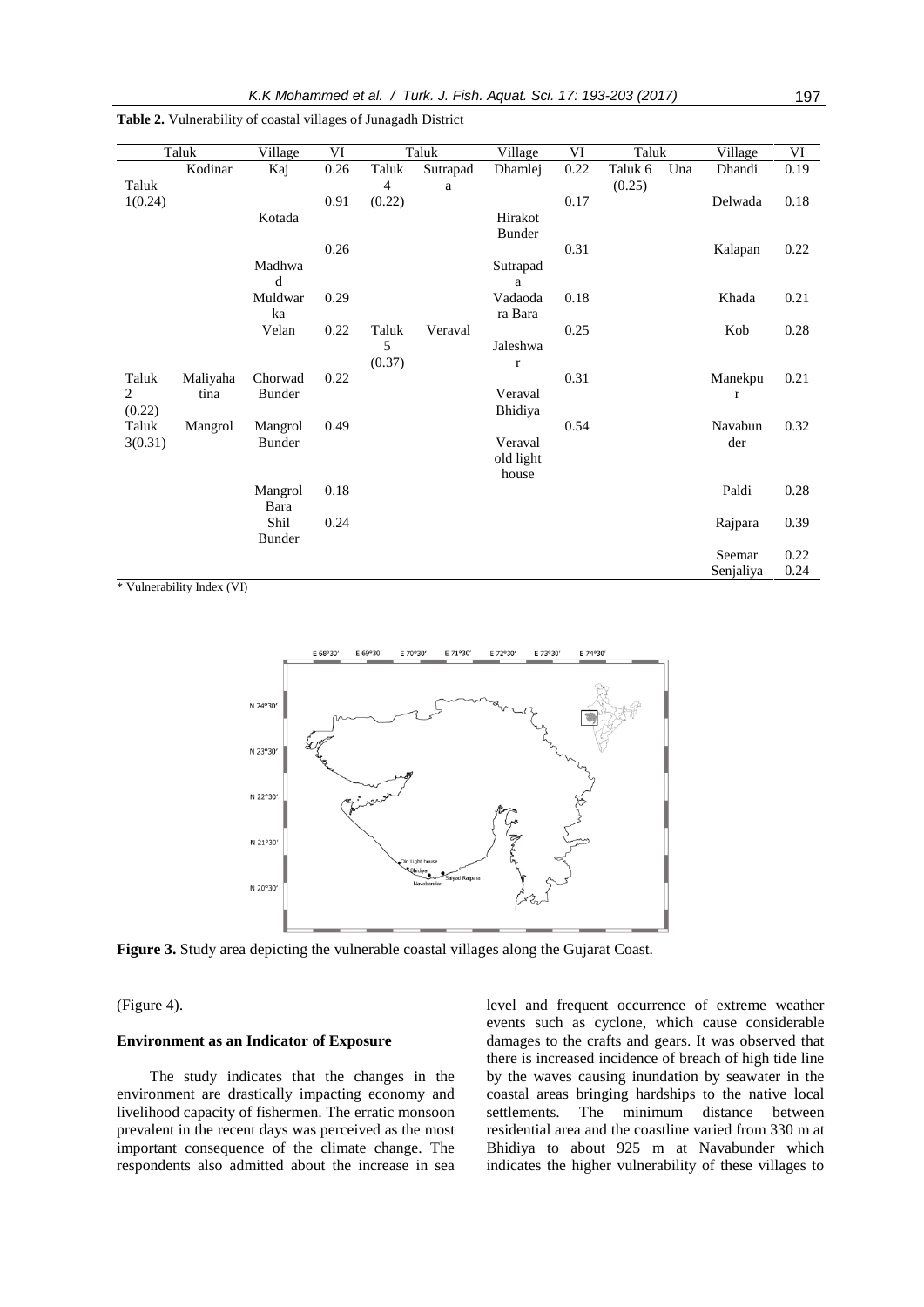inundation due to sea level rise. It was also noticed from the fishermen response that there has been a decline in mangrove, seagrass bed as well as coral reef ecosystem (Figure 5)

## **Fishery and Social Parameter as an Indicator of Sensitivity**

The attribute analysis on fishery revealed a considerable decline in the fish catch over the period of time followed by changes in phenology and distribution. A continuous shift in fishing ground of major fishery resources was also noticed which confirms a change in the distribution pattern of fish species. However, neither any emergence of new fishery of considerable significance nor any disappearance of the existing major fishery was noticed during the survey. It was also perceived that there has been a considerable shift in the species composition of fish (Figure 6)

Social standard was found to be the most impacted attribute designed to evaluate the sensitivity of the society to the adverse impact of climate change. A dearth of drinking water, proper sanitation and health care facility was apparent in the studied fishermen society. The second most impacted



**Figure 4.** Impact of climate change on various indicators of fisheries in Gujarat.



**Figure 5.** Attribute analysis of climate change impact on environment.



**Figure 6.** Attribute analysis of climate change impact on fishery.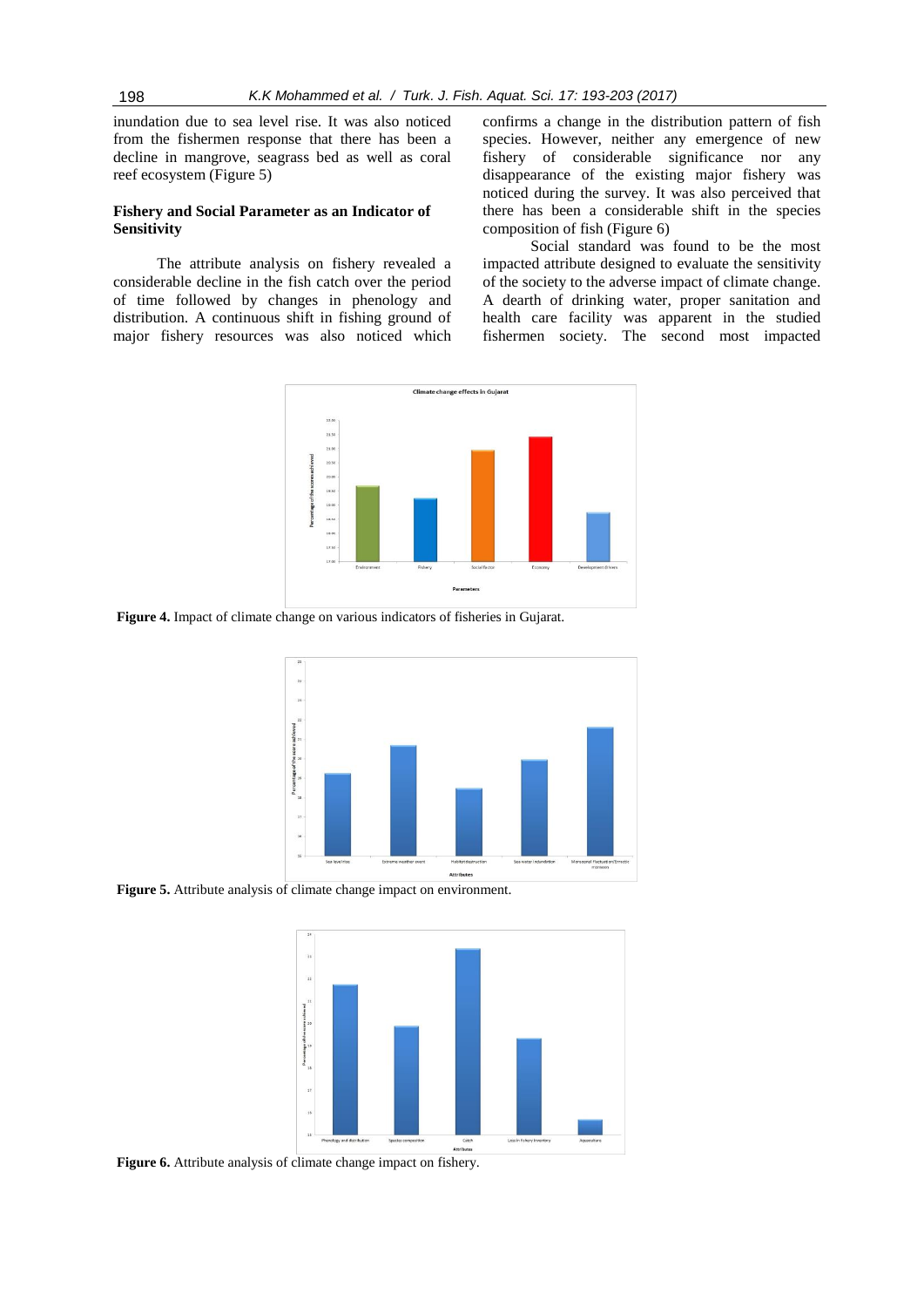attribute was infrastructure sensitivity and was found that most of the fishermen in the present study were living in disaster prone areas with poor access to communication, waste management and with poorer infrastructure for disaster management. Demography and social participation were found to be equally contributing to the sensitivity of the societies towards the impact of climate change. Orientation of the community was evaluated as the list impacted attribute for sensitivity study (Figure 7)

## **Economy and Development Drivers as an Indicator of Adaptive Capacity**

In the present study, adaptive capacity that measures the potential of fishers to cope with the climate change was found to be the most impacted parameters. Financial capital i.e. income was found to one of the significant indicator of adaptability. The input cost of fishing was found to be increasing coupled with decrease in number of fishing days, which are effectively diminishing the revenue from the fishing and thus decreasing its adaptive capacity. The third worst impacted attribute was negative income effect followed by migration of fishers to other livelihood options. However, livestock and crop was found to be least impacted by climate change in these villages (Figure 8)

Nevertheless, the development drivers, though at low level, were also perceived as one of the factors intensifying the impact of climate change on the fisher household. The anthropogenic drivers that include costal tourism and increased use of plastic ranked the highest followed by productivity enhancement and infrastructure driver. As per fishers perception there was considerable lack of information and communication technology (ICT) enabled drivers, policy support drivers, as well as planning process for the relief and rehabilitation by the administration, which is increasing their vulnerability to natural calamity (Figure 9).

# **Discussion**

The present study assessed the vulnerability of fishery-based livelihoods to the climate variability and changes using locally relevant indicators of exposure, sensitivity, and adaptive capacity. The study revealed that the fishery based livelihoods of Junagadh district has the highest vulnerability among the coastal districts of Gujarat. Assessment of the vulnerability indices across the fishing villages of the district revealed that economy forms the most vulnerable parameter due to the consequence of climate change followed by the social and environmental parameters.



**Figure 7.** Attribute analysis of climate change impact on social parameter.



**Figure 8.** Attribute analysis of climate change impact on Economy.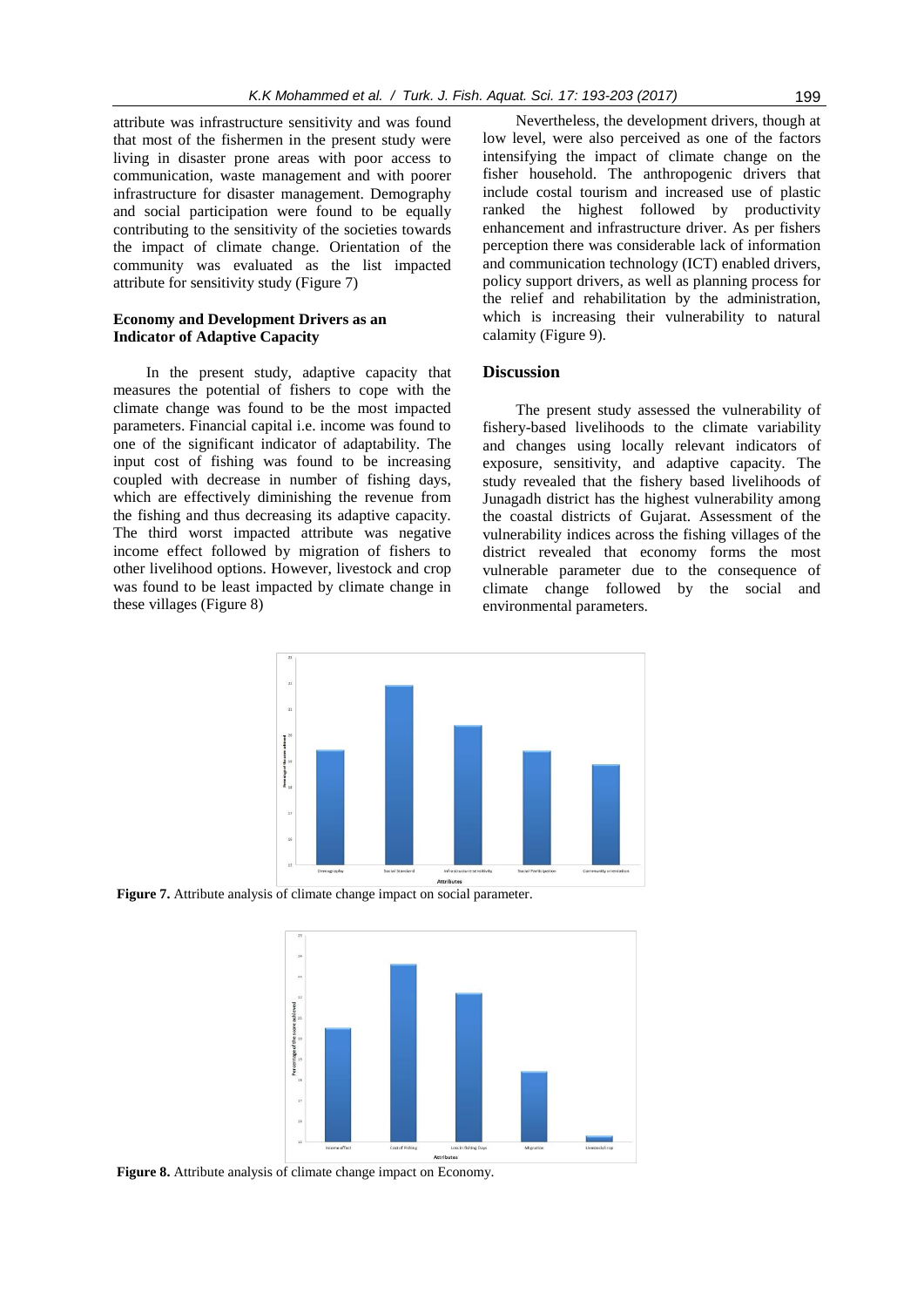

**Figure 9.** Attribute analysis of climate change impact on developmental drivers

The unusual prolonging of the windy days of monsoon as well as their unseasonal occurrence is severely reducing the total active fishing days in a year. The months following the monsoon was considered to be crucial as it was found to be the peak fish landing period and any aberrations in weather such as occurrence of high speed winds or cyclonic weather during this season could adversely affect the income and job opportunities of fishermen. Similar results has been reported by Sano *et al.* (2011) where extreme erosion events and higher storms surges has been related with increase in sea level rise. All these events are significantly increasing economic loss and hence increasing the vulnerability of fisher folk. Since fishers dwell at immediate vicinity to sea shore, any increase in sea level will increase inundation of the available coastal areas which will consequently increase their exposure and vulnerability to the deleterious effect of climate change. Furthermore, the deterioration of fishery environments is damaging the sensitive habitats like mangroves, seagrass beds and coral reefs. Since, these sensitive habitats are considered as the nursery of the ecosystem this will adversely affect the recruitment of juveniles to the fishery and thereby increase the exposure of the fisher folks to the climate change. In an earlier study, Daw *et al*. (2009) has discussed the effects of climate change on large-scale marine fisheries that include damages to vessels and shore based infrastructure, along with reduction in employment opportunity and negative impact on market structure.

The shift in phenology, distribution and catch composition of fish species are primarily caused due to changes in environment and this depicts the degree of sensitivity of the sector to the possible deleterious impacts of climate change. Due to frequent anomalies in environmental variables such as sea surface temperature (SST) and precipitation, the phenology of fish is getting affected drastically. Because of which alteration in spawning season, decrease in size of maturity and decline in brooder biomass are much evident nowadays. Furthermore, coastal fishes and pelagic fishes, which were earlier occurring in inshore

waters, are nowadays found more towards deeper sea. One interesting example cited during the present study was the huge catch of Indian mackerel by the multi-day trawlers. Due to changes in distribution pattern and environment, the species composition of catch is also changing. All these anomalies were also identified as the reasons responsible for the increase in by-catch landing, which has created a new market for fishmeal. Moreover, it was also revealed that the fishing of juveniles is increasing as a compensatory strategy to cope with the loss from diminishing targeted resources as well as total catch. However, this indiscriminate and unsustainable exploitation of juveniles can pose gravest threat of recruitment overfishing which can worsen the impact of climate change. Vivekanandan *et al.* (2010) discussed the deleterious effects of seawater warming, ocean acidification and sea level rise on fish phenology, distribution, and ecosystem, which in turns affects the food and livelihood security of coastal communities, their safety and efficacy of fishing operations on which sizeable section of population thrives. Similarly, negative impact of climate change on fish productivity, abundance and distribution has also been reported in previous studies (Cheung *et al.,* 2009, Badjeck *et al.,* 2010, Drinkwater *et al.,* 2010).

The social vulnerability with respect to climate change has been well discussed by Cutter *et al.*  (2009). Social and political marginalization leaves many fishers with little capacity to adapt to climate impacts thus making them more vulnerable (World fish centre, 2007). The socio-economic standard of a society determine its ability to cope with adverse events and is mainly contributed by education facility, sanitation facility, access to drinking water and health care facility which are also considered as the critical factor for the social development. The sensitivity of the fisher folk increases due to their inadequate knowledge on climate change as a result of which they are not able to correlate influence of climatic changes on their livelihood. The finding of the present study indicates that though about 52% population is aware of climate change and its deleterious effects;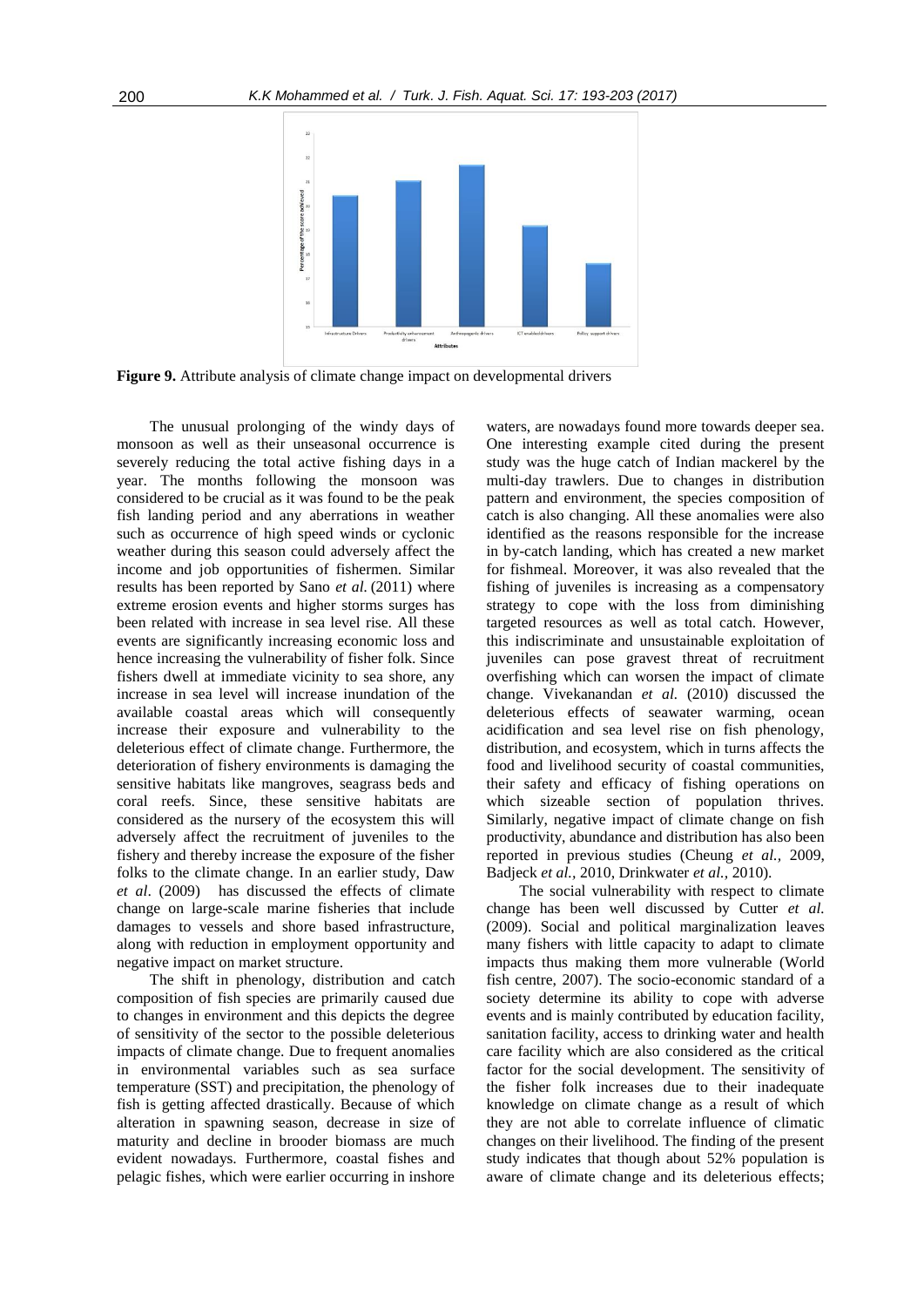most of them depend on traditional methods for their safety at sea. It has been found that fishers with higher level of education not only have better level of planning, access and understanding of early warning information but can also make better decision during natural shocks which decrease the sensitivity (Tesso *et al.,* 2012). Similarly, proximity of society to hazardous area, infrastructure for communication, waste and disaster management *etc.* improves the preparedness for unfavorable situation and thus increases its resistive capacity to the deleterious impacts of climate change. In the present study, these attributes were found to be severely compromised which is increasing the sensitivity of the society. The situation is getting worsen further due to other factors such as rise in population, gender disparity, nutritional scarcity coupled with decreased social interaction and poor technological knowledge, which are increasing the sensitivity of the fishermen societies. Furthermore, it was also noticed that the younger generation is changing its livelihood aspiration and nowadays it prefers to migrate towards other livelihoods rather than fishery due to the unsatisfactory economic performance of the sector and inferior social drivers in the villages. The presently studied communities were also not found to be oriented properly as they lack adequate affiliation with community groups and fisheries co-operatives.

The cost of living is continuously increasing, whereas the income from the fishing was found to be decreasing which is primarily due to the increased cost of fishing. The fishing cost has increased due to the shift in fish abundance and the fishers have to move beyond the traditional fishing grounds in search of commercially important fishes. The decrease in income from fishery is mainly because of escalation in input costs due to increasing cost of fossil fuel, fishing gear and boat coupled with the economic loss due to spoilage of the catch as the fishers are nowadays voyaging to farther grounds for fishing. Moreover, the income from fishery is also declining due to erratic monsoon and extreme weather events, which is decreasing the number of fishing days. The lack of financial capital and poor accessibility to credit facility prevent the fishers from augmenting their physical assets such as boats, nets and other safety measures. The fishery as a vocation is highly seasonal in nature and there is an acute scarcity of alternative livelihood in the coastal areas, which is diminishing the adaptive capacity of fishers against adverse impacts of climate change. In the present study, most of the fishers (about 71%) are uneducated, because of which they are not able to take alternate vocation as adaptive measures. The findings of the present study is found to be in congruence with the earlier studies, where the communities which were most underprivileged (Islam *et al.,* 2014), low per capita income (Das *et al.,* 2014) and poor (Paavola, 2008, Black *et al.,* 2011, Deressa *et al.,* 2011) have been identified as most vulnerable communities. Since the fishermen societies were mainly dependent on fishery activities, other activities like animal husbandry and livestock farming activities were found to be minimal and negligible.

 In recent days, there has been a considerable development in residential area and coastal tourism sector, which are mostly appearing to be unplanned and unsustainable. The anthropogenic pollutants such as uncontrolled use of plastic, agriculture fertilizers and lack of effluent treatment plants are deteriorating the marine ecosystem. Changes in land use pattern could possibly magnify the effects of extreme climate events like fatalities from storms and other infectious diseases (Patz and Campbell, 2005). Similarly, the unregulated expansion of industries, chemical and power plants are further inflaming the situation. The effect of non-climatic drivers such as urbanization, land reclamation, usage, degradation and pollution has been well discussed (IPCC, 2007). Despite the huge technological revolution, most of the fishing boats are not yet equipped with communication and early warning facilities, which is greatly decreasing their adaptive capacity against the hazardous effects of climate change. Similarly, the inadequacy at the policy, planning and implementation levels such as inadequate disaster preparedness, rehabilitation measures, incentives and economic supports for the affected is declining the capacity of the community to cope with the changing climate. Smit and Wandel (2006) in their study have discussed in detail about various parameters on which the adaptive capacity of fishers depend and concluded that adaptation measures should be the prime focus while forming the various policies to counteract the impact of climate change.

### **Conclusion**

The results of the present study are providing necessary inputs to understand the vulnerability and impacts on fishing communities due to the climate change. From the study, it is apparent that the economic performance of the sector is going to be impacted more compared to the other parameters, which will compromise the adaptive capacity of the fishermen. This adverse impact could aggrandize and pose serious threats because of higher sensitivity of the community due to inadequate social performance, which ranked as the second most impacted parameter. The study clearly reveals that there is an urgent need for awareness building among the coastal fisher folk on the climate change and related threats to the livelihood. There is also a need for devising adaptation strategies through proper scientific interactions and trainings. It further concludes that the developmental and welfare activities in the coastal areas need to be planned in a climate change perspective equipping the coastal population to adapt to changes in climate scenario. Similarly, mitigation strategies should be made by providing adequate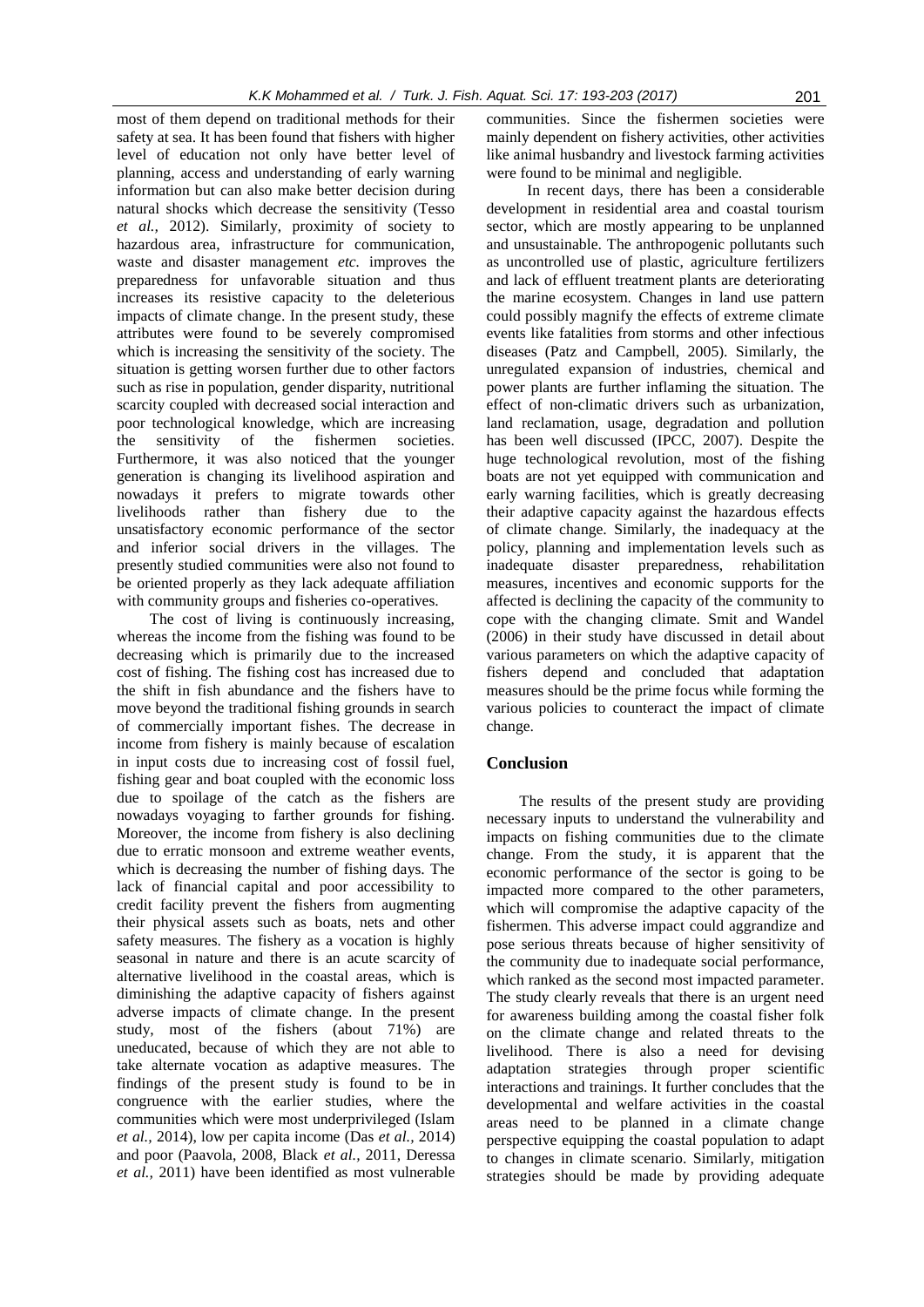infrastructure in the working areas and by creating opportunities for alternate vocations.

# **Acknowledgement**

The authors are thankful to the director, Central Marine Fisheries Research Institute (CMFRI), Kochi, India, for his guidance and support. The study was conducted with financial support from the project entitled National Innovations on Climate Resilient Agriculture (NICRA), sponsored by Ministry of agriculture, Government of India.

#### **References**

- Allison, E.H, Adger, W.N, Badjeck, M.C. and Brown, K. 2005. Effects of climate change on the sustainability of capture and enhancement fisheries important to the poor: analysis of the vulnerability and adaptability of fisher folk living in poverty final technical report. Fisheries Management Science Programme (FMSP), Portsmouth.
- Allison, E.H., Perry, A.L., Badjeck, M., Adger, W.N., Brown, L. and Halls, A.S. 2009. Vulnerability of national economies to the impacts of climate change on fisheries. Fish Fisheries, 10:173-196. <http://dx.doi.org/10.1111/j.1467-2979.2008.00310.x>
- Badjeck, M.C., Allison, E.H., Halls, A.S. and Dulvy, N.K. 2010. Impacts of climate variability and change on fishery-based livelihoods. Marine Policy, 34: 375– 383[. http://dx.doi.org/10.1016/j.marpol.2009.08.007](http://dx.doi.org/10.1016/j.marpol.2009.08.007)
- Black, R., Bennett, S.R.G., Thomas, S.M. and Beddington, J.R. 2011. Climate change: migration as adaption. Nature, 478:447-449 <http://dx.doi.org/10.1038/478477a>
- Brander, K.M. 2010. Impacts of climate change on fisheries. Journal of marines systems, 79: 389-402. <http://dx.doi.org/10.1016/j.jmarsys.2008.12.015>
- Chavez, F.P., Ryan, J., Lluch-costa, S.E. and Niquen, M.C. 2003. From anchovies to sardine and back: multidecadal changes in Pacific Ocean. Science, 299: 217-221.<http://dx.doi.org/10.1126/science.1075880>
- Cheung, W.W.L., Lam, V.W.Y., Sarmiento, J.L., Kearney, K., Watson, R. and Pauly, D. 2009. Projecting global marine biodiversity impacts under climate change scenario. Fish Fisheries 10:235–251
- CMFRI 2014. Central Marine Fisheries Research Institute, Annual Report 2013-2014. ICAR, Cochin, Kerala, India.
- CMFRI 2015. Central Marine Fisheries Research Institute, Annual Report 2014-2015. ICAR, Cochin, Kerala, India.
- Cutter, S.L., Emrich, C.T., Webb, J.J. and Morath, D. 2009. Social vulnerability to climate variability hazard: a review of literature (online) 2009 USA, Hazard and Vulnerability Research Institute and University of South Carolina
- Das, M.K., Srivastava, P.K., Rej, A., Mandal, M.L. and Sharma, A.P. 2014. A framework for assessing vulnerability of inland fisheries to impacts of climate variability in India. Mitigation and Adaptation Strategies for Global Change, DOI 10.1007/7s11027- 014-9599-7
- Daw, T., Adger, W.N., Brown, K. and Badjeck, M.C. 2009. Climate change and capture fisheries: potential

impacts, adaptation and mitigation. In K. Cochrane, C. De Young, D. Soto and T. Bahri (eds). Climate change implications for fisheries and aquaculture: overview of current scientific knowledge. FAO Fisheries and Aquaculture Technical Paper. No. 530, Rome, FAO. 107-150 pp..

- Deressa, T., Hassan, R.M. and Ringler, C. 2011. Assessing household vulnerability to climate change. The case of farmers in the Nile Basin of Ethiopia. International food policy Research Institute, Washington.
- Drinkwater, K.F., Beaugrand, G., Kaeriyama, M., Kim, S., Ottersen, G., Perry, R.I, Portne,r H.O. Polovina, J.J. and Takasuka, A. 2010. On the processes linking climate to ecosystem changes. Journal of marines systems, 79: 374–388 <http://dx.doi.org/10.1016/j.jmarsys.2008.12.014>
- FAO 2010. The state of world fisheries and aquaculture 2010. FAO Fisheries and Aquaculture Department, Food and agriculture organization of United states, Rome.
- Gerald, C.N., Mark, W.R., Jawoo, K., Richard, R., Timothy, S., Tingju, Z., Claudia, R., Siwa, M., Amanda, P., Miroslav, B. and Marilia, M. 2009. Climate Change: Impact on agriculture and cost of adaptation. Report in International Food Policy research Institute, Washington D.C.
- Harmeling, S. 2011. Global climate risk index 2011 who suffers most from extreme weather events? Weather related loss events in 2009 and 1990 to 2009. A briefing paper, Germanwatche. V. 24
- IPCC Climate Change 2001. Impacts, Adaptation and Vulnerability, McCarthy,J.J., Canziani, O.F., Leary, N.A., Dokken, D.J., and White, K.S., (eds.), Cambridge: Cambridge University Press.
- IPCC Climate change 2007. Impacts, adaptation and vulnerability: contribution of working group II to the third assessment report of Inter governmental Panel of Climate Change. In: Parry ML, Canziani OF, paluti of JP, van der Linden PJ, hanson CE (eds) Cambridge university Press, Cambridge.
- IPCC Climate Change 2007. The physical science basis. Contribution of working group I to the fourth assessment report of the Intergovernmental Panel on Climate Change, S. Solomon, D. Qin, M. Manning, Z. Chen, M. Marquis, K.B.Averyt, M. Tignor and H.L. Miller, Eds., Cambridge University Press, Cambridge, pp 996.
- Islam, M.M., Sallu, S.M., Hubacek, K. and Paavola, J. 2014. Vulnerability of fishery-based livelihoods to the impacts of climate variability and change: insights from coastal Bangladesh. Regional Environmental Change, 14 (1): 281 - 294. <http://dx.doi.org/10.1007/s10113-013-0487-6>
- Lehodey, P., Chai, F. and Hampton, J. 2003. Modelling climate related variability of tuna population from a coupled ocean biogeochemical populations dynamics model. Fisheries Oceanography , 12: 483-494 <http://dx.doi.org/10.1046/j.1365-2419.2003.00244.x>
- Marine fisheries Census 2010. Marine Fisheries Census 2010 Part II. 10 Gujarat, Ministry of Agriculture, Krishi Bhavan, New Delhi and CMFRI Kochi (2010). CMFRI, Kochi.
- NPCC 2008–2009. Network Project on Climate Change 'Impact, Adaptation and Vulnerability of Indian Agriculture to Climate Change Annual Report (2008– 2009).
- Paavola, J. 2008. Livelihood, vulnerability and adaptation